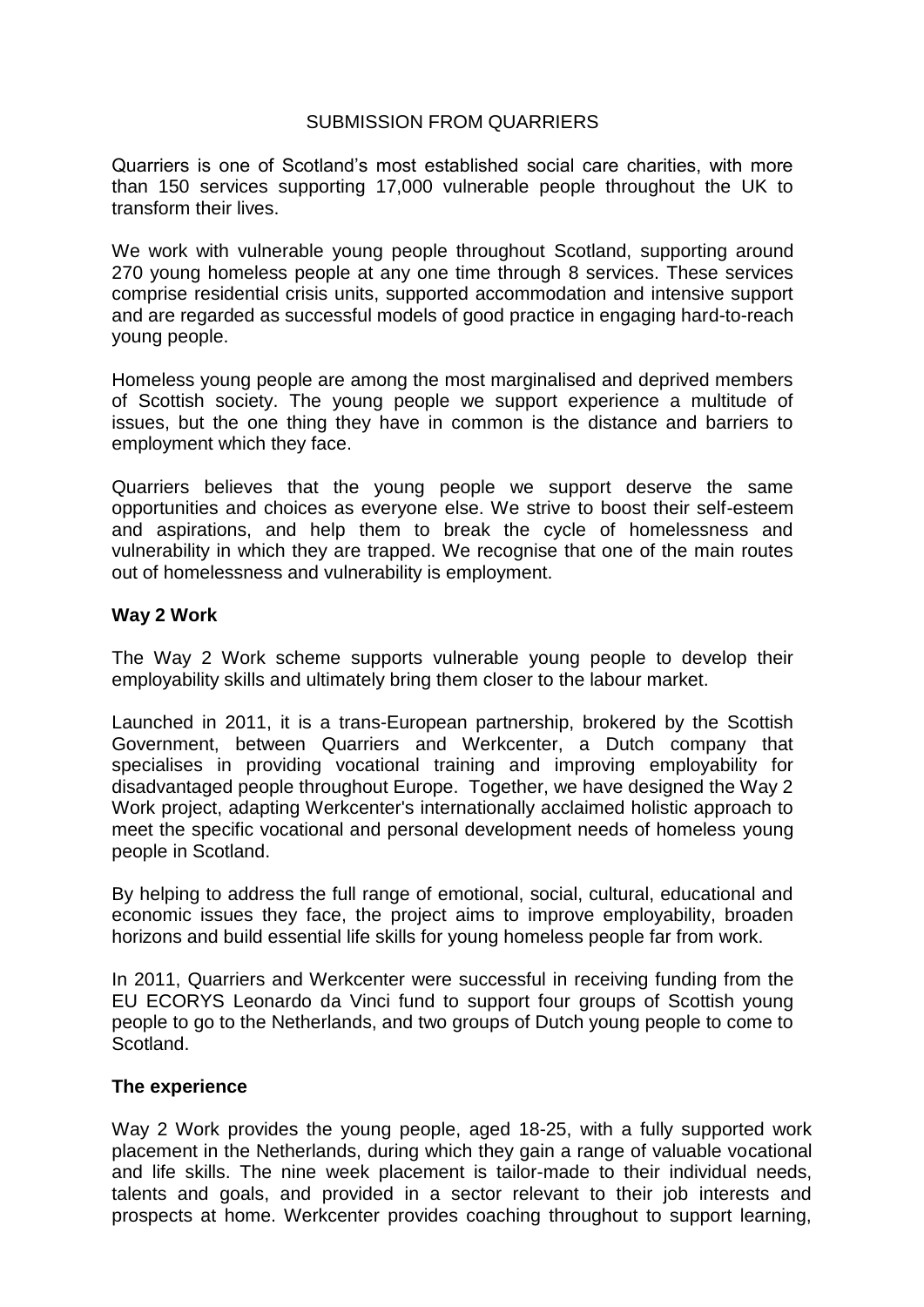recognising that the young people have fragile self-confidence and are unused to the dynamics of the workplace. The placements offer real work, but in a way that minimises stress and maximises potential for holistic personal, social and vocational development.

Quarriers' Children and Young Person's Inclusion Team are responsible for the recruitment and training of young people undertaking the programme. The process is as close to a real life recruitment experience as possible, requiring the young people to submit applications before a set closing date, attend an interview in front of a panel, and go through the normal selection process. Those recruited are required to undertake an intensive six week preparation programme, including training sessions and language classes.

In the Netherlands, the young people are supported by Quarriers staff in and outwith the workplace to ensure their overall wellbeing, reinforce positive experiences, and manage any issues that might arise. Staff also support the young people to share accommodation, using the group living experience to develop essential interpersonal, coping and practical skills. During leisure time, they are encouraged to take part in healthy and stimulating pursuits.

By taking the young people away from the myriad negative influences and worries they have at home, the project allows them to focus on positive development within a like-minded group. It also broadens their life experience and horizons, opening their eyes to different experiences and cultures, and encouraging greater maturity and tolerance. The very act of going abroad presents a formidable challenge, and its achievement leaves a lasting impression on the young people's confidence and sense of ability.

The placement provides the young people with the opportunity to gain qualifications that are recognised throughout the EU. It also gives them a new sense of determination, personal ability and opportunity, increasing their opportunities to access work and training on their return home.

*"Quarriers and Werkcenter gave me the fire to move on, get some sort of career behind me and earn money to enable me to live comfortably and do the things that I had wanted to do in my life. Thanks to the programme, I am at that stage in my life, and am ready to move on."* 

Way 2 Work participant

# **Outcomes**

Quarriers supported two groups of six young people to go to the Netherlands between October 2011 and April 2012. Of the 12 young people to travel out to Holland, 10 successfully completed the nine week programme. Two young people returned home early due to homesickness.

The achievement of the young people completing this very challenging programme has been immense. All of the 12 young people achieved the Millennium Volunteer Award in Excellence for over 200 hours in volunteering. 10 young people achieved certificates for Health & Safety, Food Hygiene, Europass Language and CV Certificates, all of which are recognised throughout the EU.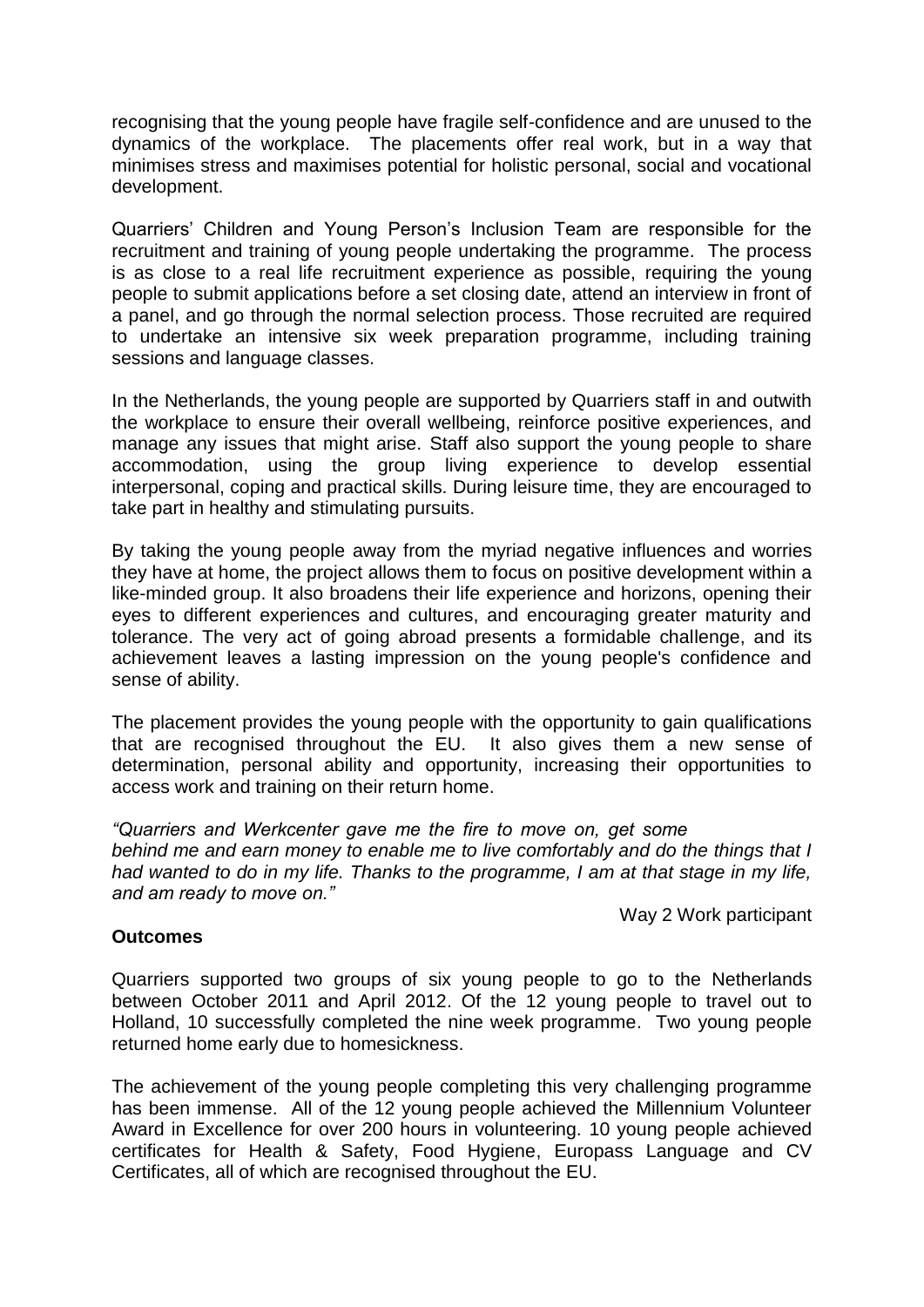The majority of the young people have returned with a real drive to get into employment and training, and will continue to be supported by Quarriers to achieve this goal. Of the ten young people who completed the programme:

- Two have applied for sessional posts with Quarriers and will be attending interviews for this on the 11th July 2012
- One is planning on returning to the Netherlands having been offered full time employment there
- One is working for Barnardos
- One is hoping to start their own business in interior design
- One is working in youth work in the local community
- One has been recruited as a Volunteer with Quarriers Youth Inclusion Project, and will be undertaking an SVQ3 in Social Care in July 2012
- One is actively seeking employment in catering
- Eight are still closely involved with Quarriers' Youth Inclusion Project, and provide peer mentoring to other young people we support.

Feedback from the young people has been extremely positive, with all agreeing it has had a profound impact on their self confidence.

*"I don't just want to work now, I need to work."* Way 2 Work participant

# **Next steps**

Way 2 Work is part of a longer engagement strategy Quarriers has with young people to help them build the skills, knowledge and confidence they need to transform their lives. Through tailored, sustained support from our Learning and Development Initiative (LDI) and our Young People's Inclusion Team, we can ensure Way 2 Work placements provide a foundation for continued development of the young people's skills, and a springboard to employment or further training.

We have now applied for a second tranche of funding under the Leonardo da Vinci programme, which will help give more homeless young people the chance to take part in this uniquely rewarding experience.

One downside of the project, however, is the lack of opportunities for real work when the young people are back in Scotland. In order to maintain the momentum and enthusiasm of the participants, it is essential that they have the opportunity to take up a place in employment or training when they return home.

In Scotland, no scheme comparable to Werkcenter currently exists. Werkcenter is in discussions with the Scottish Government on how to transfer its experience, and the Way 2 Work project forms a vital part of this process of trans-European learning and exchange.

Quarriers believes that the development and promotion of a Scottish scheme similar to Werkcenter, giving vulnerable young people personalised support and coaching within a workplace that understands their distance from employment, would make a valuable contribution both to the Scottish Government's youth employment and tackling homelessness ambitions.